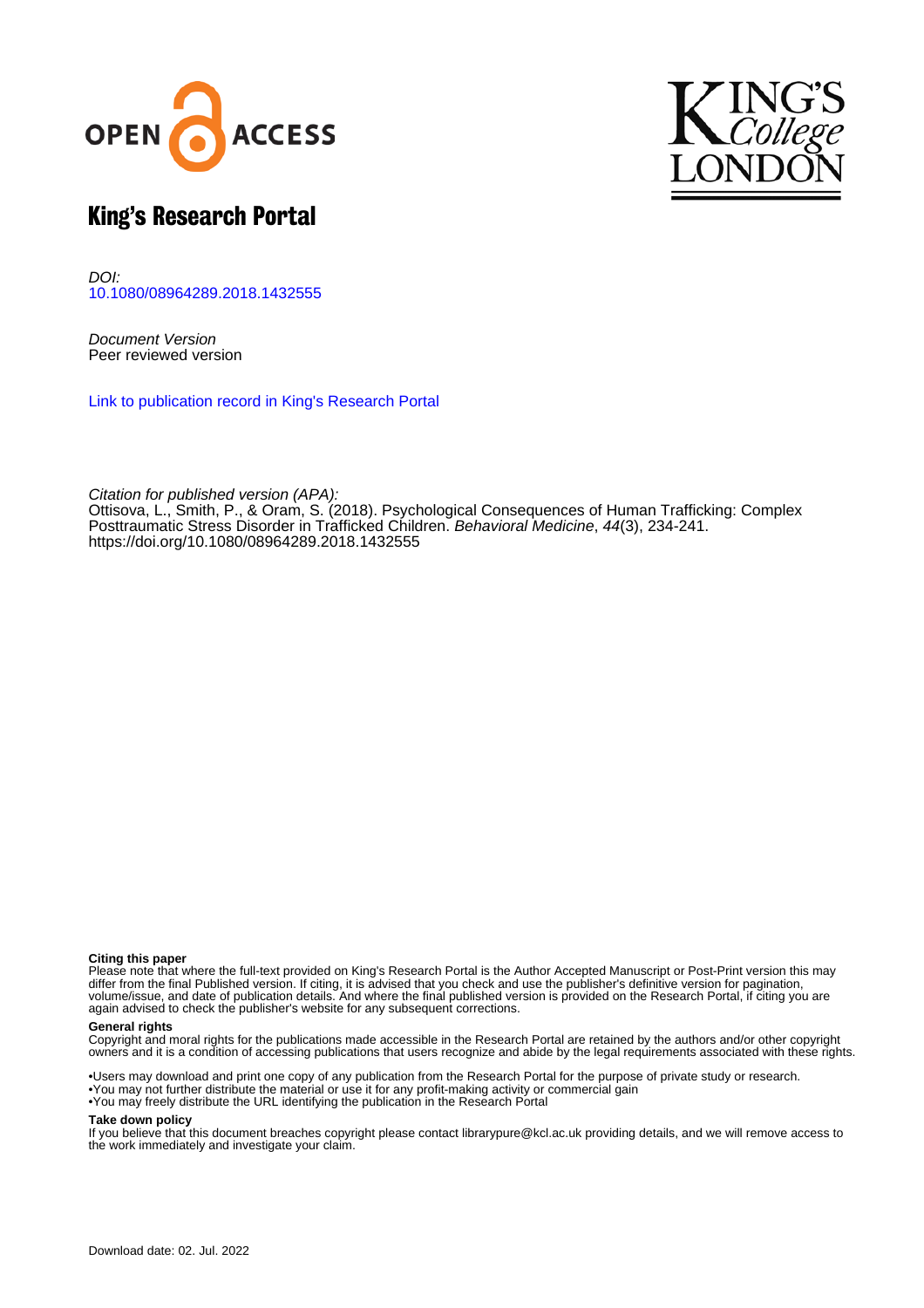# **Psychological Consequences of Human Trafficking: Complex Posttraumatic Stress Disorder in Trafficked Children**

#### **Abstract**

Trafficked children are frequently exposed to multiple traumatic events, including during their recruitment, transit, and exploitation. It has been hypothesised that such exposures can lead to the development of Complex Posttraumatic Stress Disorder (PTSD). Complex PTSD includes (in addition to the core PTSD symptoms of re-experiencing, avoidance and hyperarousal) disturbances in affect regulation, dissociation, self-concept, interpersonal relationships, somatisation, and systems of meaning. This historical cohort study aimed to investigate Complex PTSD in trafficked children with a diagnosis of PTSD and compare these with non-trafficked controls exposed to single or multiple trauma. Trafficked children were identified by keyword searches of the electronic health records of over 250,000 mental health service users; a matched cohort of non-trafficked children was randomly selected. Regression models compared the number of Complex PTSD symptoms in trafficked children and non-trafficked children who had experienced multiple or single trauma. Fifty-one trafficked children were identified: eleven with a diagnosis of PTSD (22%). A high proportion of trafficked children with PTSD had Complex PTSD symptoms. Trafficked and non-trafficked children with PTSD who had been exposed to multiple trauma showed a greater number of Complex PTSD symptoms compared to non-trafficked children with PTSD exposed to single-event traumas. Child trafficking and multiple trauma exposure are associated with more complex posttraumatic presentations. A thorough clinical assessment at intake is crucial to ensure additional symptoms can be meaningfully incorporated into treatment plans.

Key words: Child trafficking, complex posttraumatic stress disorder, human trafficking, childhood maltreatment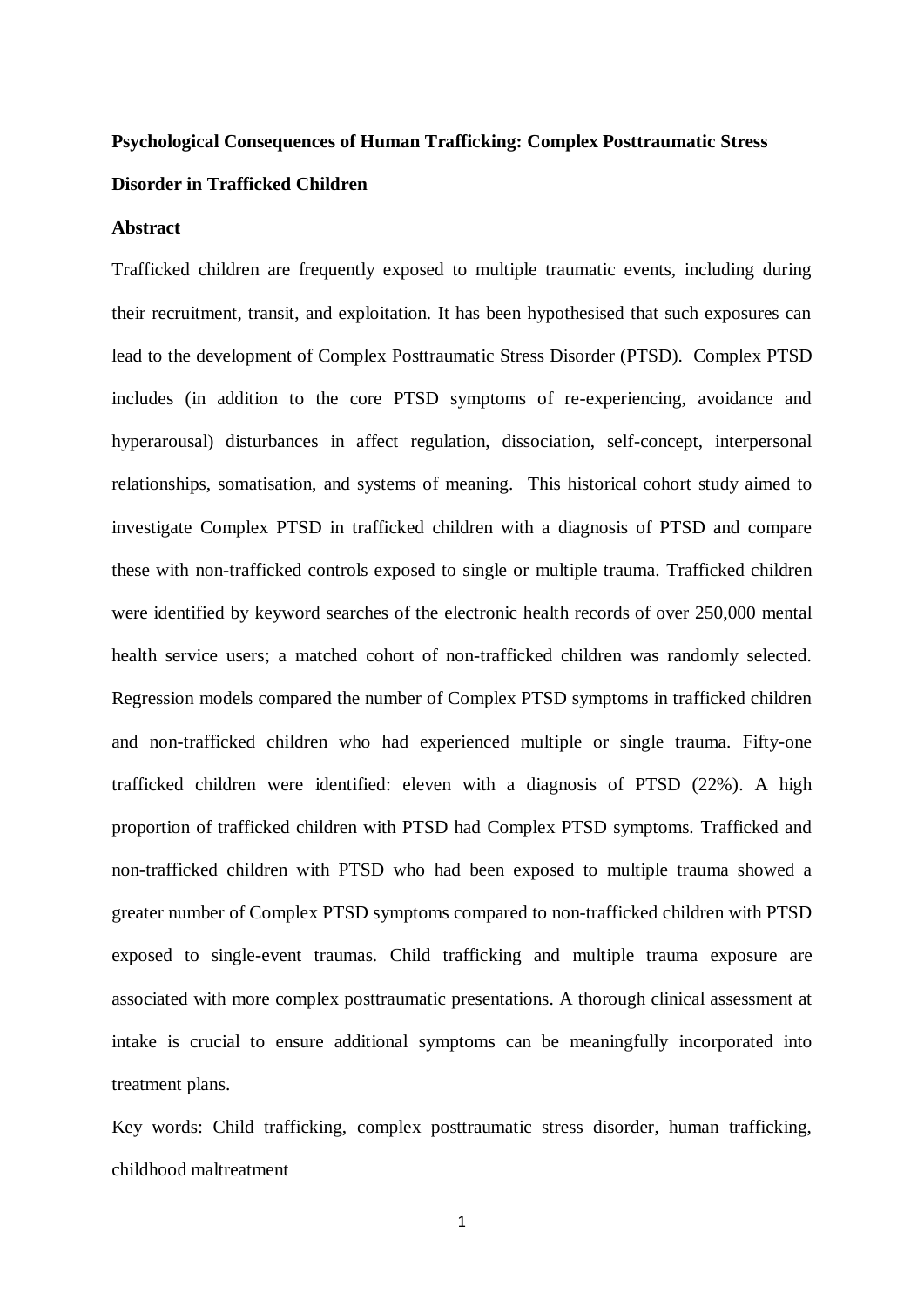## **Introduction**

Each year, millions of children around the world are caught up in a cycle of abuse and exploitative labour: it is estimated that worldwide 5.5 million children are in situations of forced labour and  $1.2$  million are trafficked<sup>1</sup>. Children are subjected to frequent and prolonged abuse whilst trafficked, with studies of survivors recruited from shelters and healthcare settings reporting that physical violence is experienced by 24-56% during exploitation and sexual violence by 21-51%  $^{2-4}$ . Yet, in spite of the great magnitude of the problem, and the accrued evidence from paediatric literature of the negative impact of early trauma on children's health and development, relatively little is known about the health and wellbeing of trafficked children. The last decade has seen an increase in research about the psychological impact of trafficking on adult survivors, but research into the mental health needs of trafficked children, who constitute one third of all identified trafficked people, 5 remains scarce<sup>6,7</sup>. The few studies that have explored the mental health consequences of child trafficking suggest a high prevalence of depression, post-traumatic stress disorder (PTSD) and anxiety disorders, as well as high rates of self-harm and suicidal ideation<sup>2-4</sup>.

Severe stressful life experiences in early life are known to adversely affect the development of children's stress response system and cause long-lasting ill health<sup>8,9</sup>. In particular, frequent and prolonged activation of the stress response system can disturb normal development and increase risk of stress-related disorders, as well as a range of other physical and mental health problems<sup>10,11</sup>. In the wider literature of traumatic stress reactions in non-trafficked individuals, large community studies have demonstrated a significant exposure-response relationship between the number of traumas an individual has experienced and the likelihood they will go on to develop  $PTSD^{9,12-15}$ . Prolonged interpersonal trauma, including war, terrorism, and violence, has also been consistently associated with higher rates of PTSD in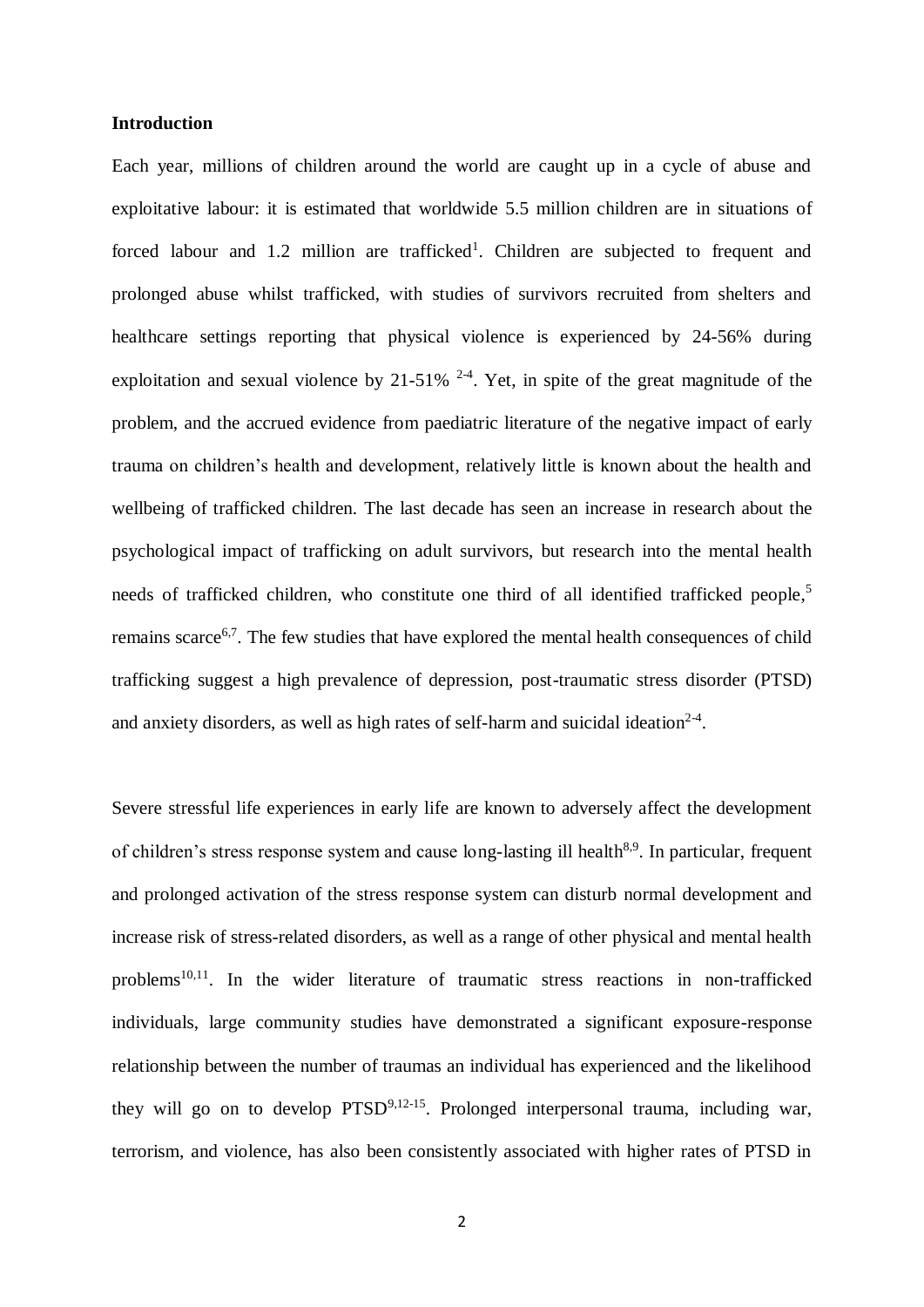children than non-interpersonal trauma<sup>16</sup>. However, some authors have argued that multiple exposure to traumatic events, particularly during developmentally sensitive periods, leads not only to a greater likelihood of developing PTSD but also to a qualitatively different posttraumatic response, coined Complex  $PTSD<sup>17-19</sup>$ . In a seminal paper reviewing the consequences of prolonged victimisation, Judith Herman argued that in addition to the core PTSD symptoms of re-experiencing, avoidance and hyperarousal, these individuals also experience significant disturbances in (I) affect regulation, including anger and selfdestructiveness; (II) attention and consciousness, e.g. dissociation; (III) self-perception, for instance evidenced by chronic shame and guilt; (IV) relationships with others; (V) somatisation and/or medical problems and (VI) adversely affected systems of meaning, including hopelessness<sup>20</sup>. The nosological status of the proposed construct of Complex PTSD, however, remains controversial. In contrast to the DSM-5 diagnostic classification system, which decided not to include it due to a lack of supporting evidence<sup>21</sup>, Complex PTSD is likely to be included as a new diagnosis in the forthcoming *International Classification of Diseases*  $(ICD-11)<sup>22</sup>$ . The ICD-11 taskforce defined Complex PTSD as the presence of the core symptoms of PTSD plus at least one symptom in each of the additional three domains of (1) affect dysregulation, (2) negative self-concept and (3) relational difficulties<sup>22</sup> (Table 1).

Empirical support for a unique and separate Complex PTSD diagnosis remains mixed. Utilising latent profile analysis in a treatment-seeking sample of adults exposed to single incident or chronic interpersonal trauma, Cloitre and colleagues<sup>18</sup> found three distinct classes of individuals: a frank PTSD class (31.8%), which scored high on symptoms of PTSD and low on the additional symptoms of Complex PTSD; a Complex PTSD class (36.1%), which endorsed both symptoms of PTSD as well as the additional Complex PTSD items; and a low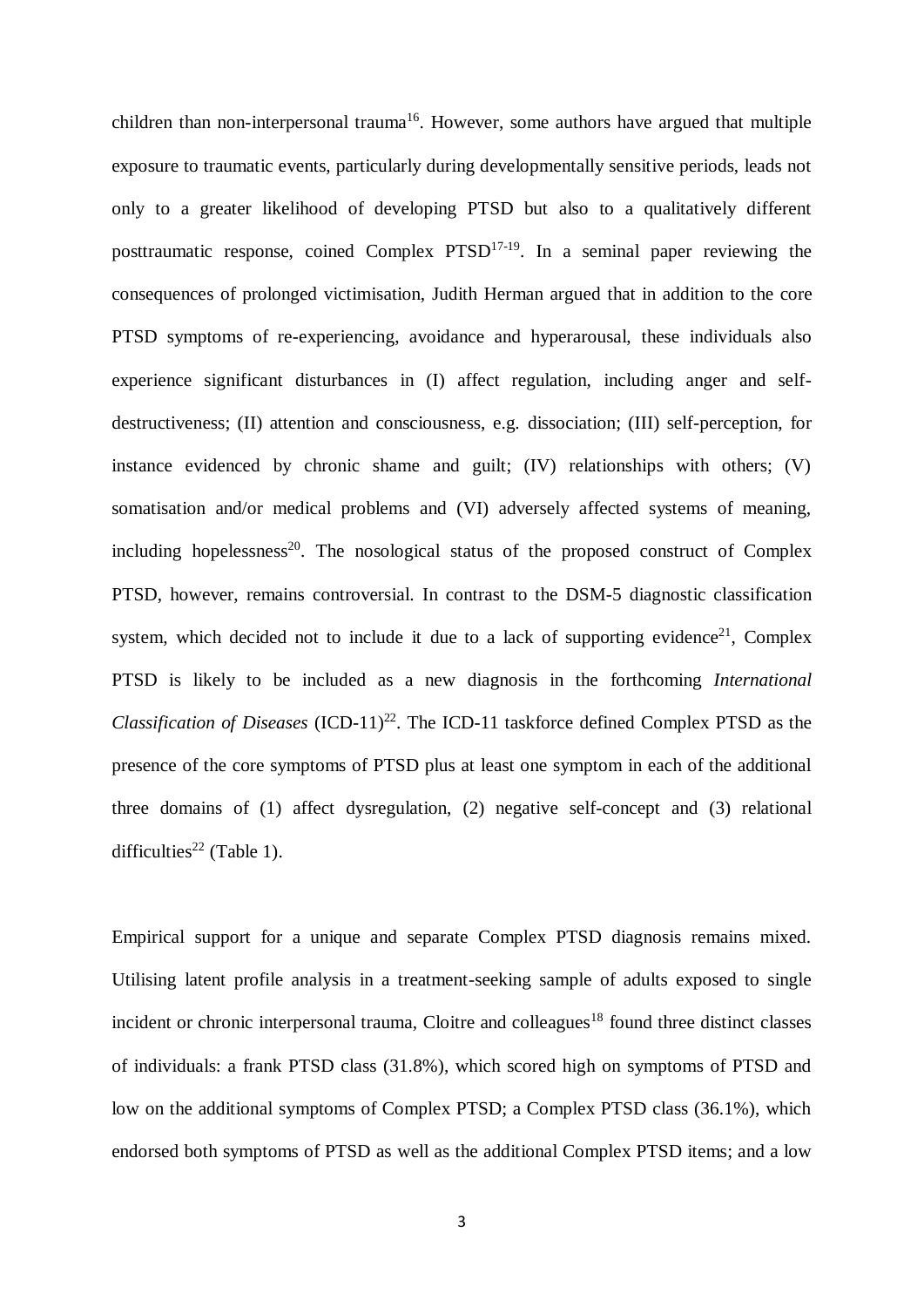symptom class (32.1%). Supporting Herman's initial postulation, chronic and repeated trauma exposure, such as childhood sexual abuse, was more strongly predictive of Complex PTSD than of PTSD, and single-event trauma was more strongly predictive of PTSD than of Complex PTSD. In contrast, Wolf and colleagues<sup> $23$ </sup> analysis of data from 2,695 community participants and 323 veterans did not support a distinction between PTSD and Complex PTSD. They evaluated dimensional, categorical, and factor mixture (hybrid) models to capture the structural associations between ICD-11 PTSD and Complex PTSD items, and found that a factor mixture model with two latent dimensional variables and four latent classes provided the best fit in both samples. In this model classes differed from one another only in terms of severity of symptoms, and not by type of psychopathology (PTSD only vs PTSD + Complex PTSD). The study also found that Complex PTSD was associated neither with greater trauma exposure nor with exposure specifically to physical or sexual assault<sup>23</sup>. In a vastly different cultural context, with a sample of 230 West Papuan refugees, Silove et al.<sup>24</sup> similarly found that PTSD and Complex PTSD may best be conceptualised as components of a unitary traumatic response to extensive persecution and conflict, rather than separate constructs. The empirical status of Complex PTSD thus remains uncertain. Furthermore, although ICD-11 diagnostic criteria apply to children and adults, only one study so far has investigated Complex PTSD diagnostic criteria with a child sample. Using latent class analysis to explore symptom profiles of children and adolescents (n=155) seeking treatment after exposure to one or more traumatic event(s), Sachser et  $al^{25}$  provided preliminary evidence for the PTSD and Complex PTSD distinction in a clinical paediatric sample. More research is urgently needed to validate the usefulness of this new diagnostic entity in children and adolescents.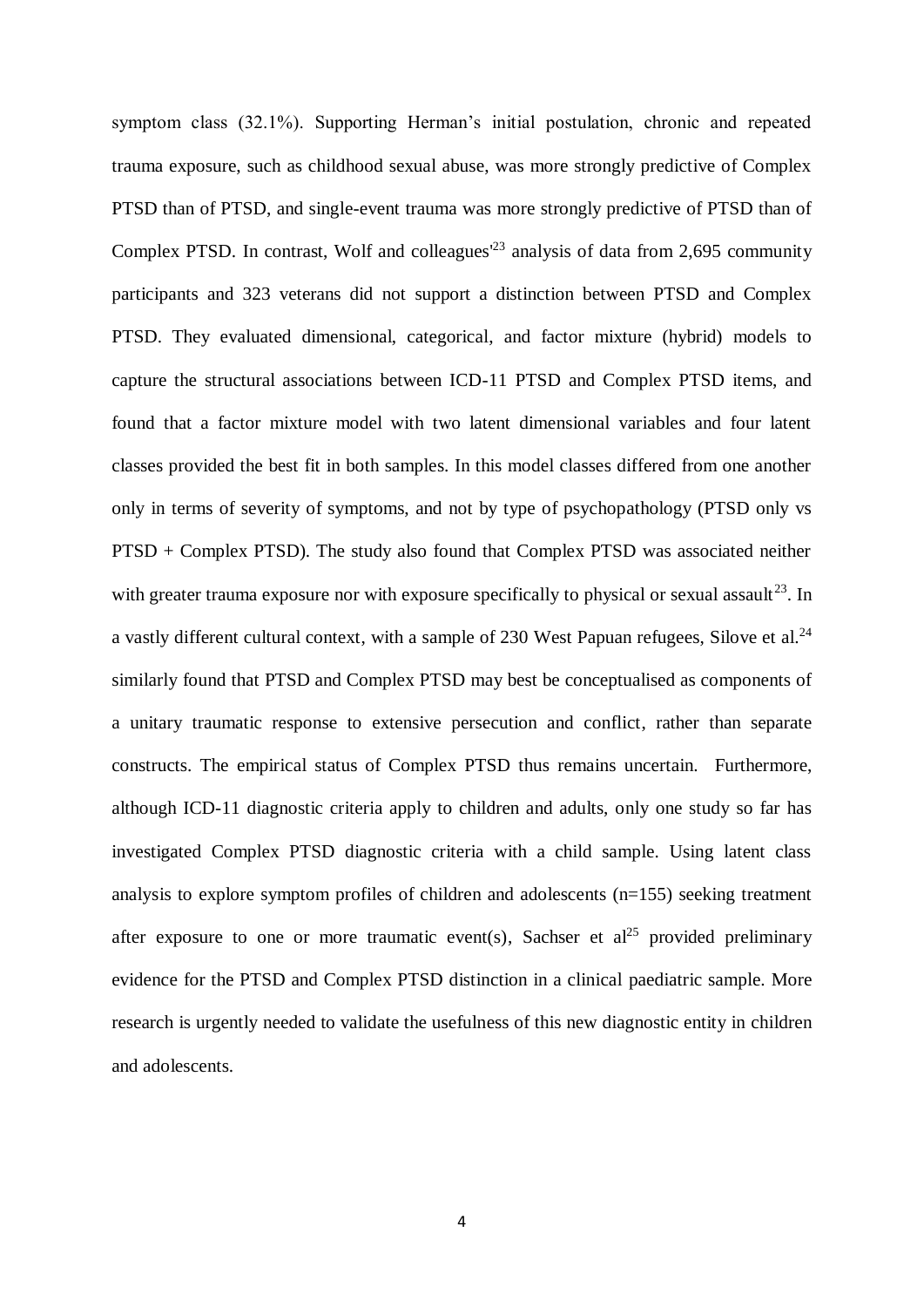Due to their high level of exposure to early onset, repeated interpersonal trauma, trafficked children would be considered at high risk of developing Complex PTSD given current hypotheses about its aetiology and development<sup>17,19,26</sup>. The present study explores the relationship of PTSD and Complex PTSD in a clinical sample of trafficked children and nontrafficked controls seeking treatment following exposure to single or multiple traumatic events. The first objective of this study was to investigate whether trafficked children with a diagnosis of PTSD also experience additional symptoms of Complex PTSD. The second objective was to investigate whether trafficked children and non-trafficked children with exposure to multiple trauma are more likely to experience additional symptoms of Complex PTSD as compared to traumatised children who had exposure to a single traumatic index event. We hypothesised that trafficked children and non-trafficked controls with a diagnosis of PTSD and a history of multiple trauma exposure will have more symptoms of Complex PTSD as compared to non-trafficked controls with and diagnosis of PTSD and a history of a single traumatic event.

# **Methods**

## *Study design and population*

Historical cohort study of trafficked and matched non-trafficked children in contact with secondary mental health services at South London and the Maudsley (SLaM) NHS Foundation Trust, the largest provider of secondary mental health care in Europe<sup>27</sup>.

# *Data source*

Data were obtained from the Clinical Record Interactive Search (CRIS) system, which allows for the search and retrieval of de-identified records for over 250,000 SLaM patients, including those of over 46,000 children and adolescents (M. Broadbent, personal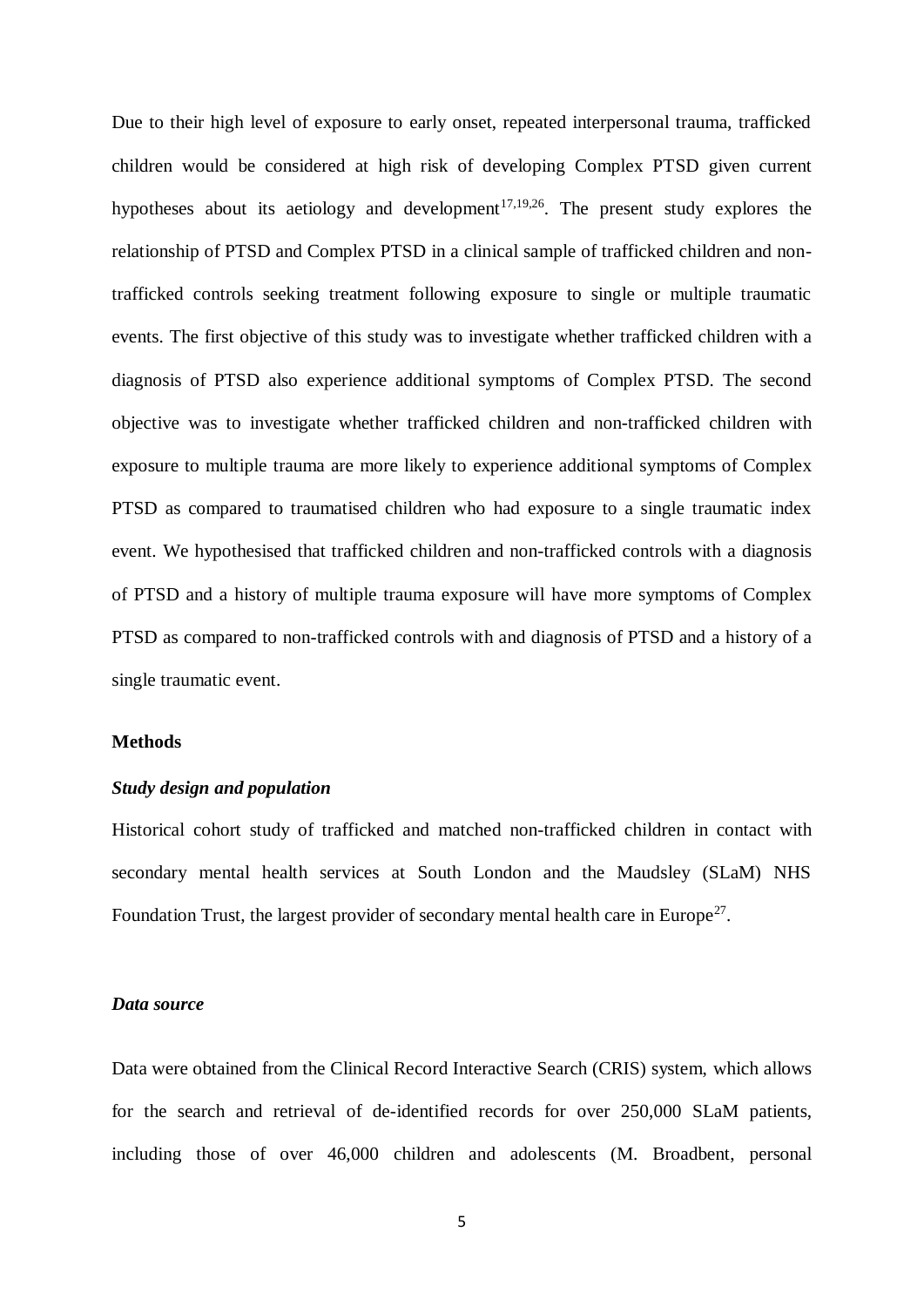communication, 12/2/2016). Records include all clinical and socio-demographic information recorded during patients' contacts with SLaM services and can be searched in structured fields (e.g. diagnosis) or in free text (e.g. clinical notes).

# *Sample*

Children in contact with SLaM typically underwent a multidisciplinary assessment by clinicians specialising in child and adolescent mental health. Diagnoses were assigned by clinicians using the ICD-10 multi-axial classification system.

Cases were trafficked children in contact with SLaM services during the period of interest and who had a primary diagnosis of PTSD. We defined children as patients younger than 18 years at first contact and diagnosis as primary ICD-10 diagnosis of PTSD at most recent assessment. Trafficking status was ascertained from mental health records and defined in accordance with the United Nations protocol<sup>28</sup> as the recruitment or movement of people aged younger than 18 for the purposes of exploitation, and included international and domestic trafficking. In order to identify cases, we searched clinical records of children who had accessed care within SLaM since 1 January 2006 – 21 November 2014 (search upper date limit) using trafficking terms such as "trafficked" "domestic servitude" and "sexual exploitation". Records that included one or more trafficking terms were screened for eligibility. Cases where trafficking was suspected but not confirmed by staff during the course of contact with services were included in order to arrive at as comprehensive a sample as possible. Cases where trafficking exposure was unclear were resolved by consensus with reference to a second reviewer.

Controls were SLaM service users matched to cases for gender, age  $(+/- 1 \text{ year})$ , primary diagnosis (PTSD), type of initial care (inpatient or outpatient), and year of most recent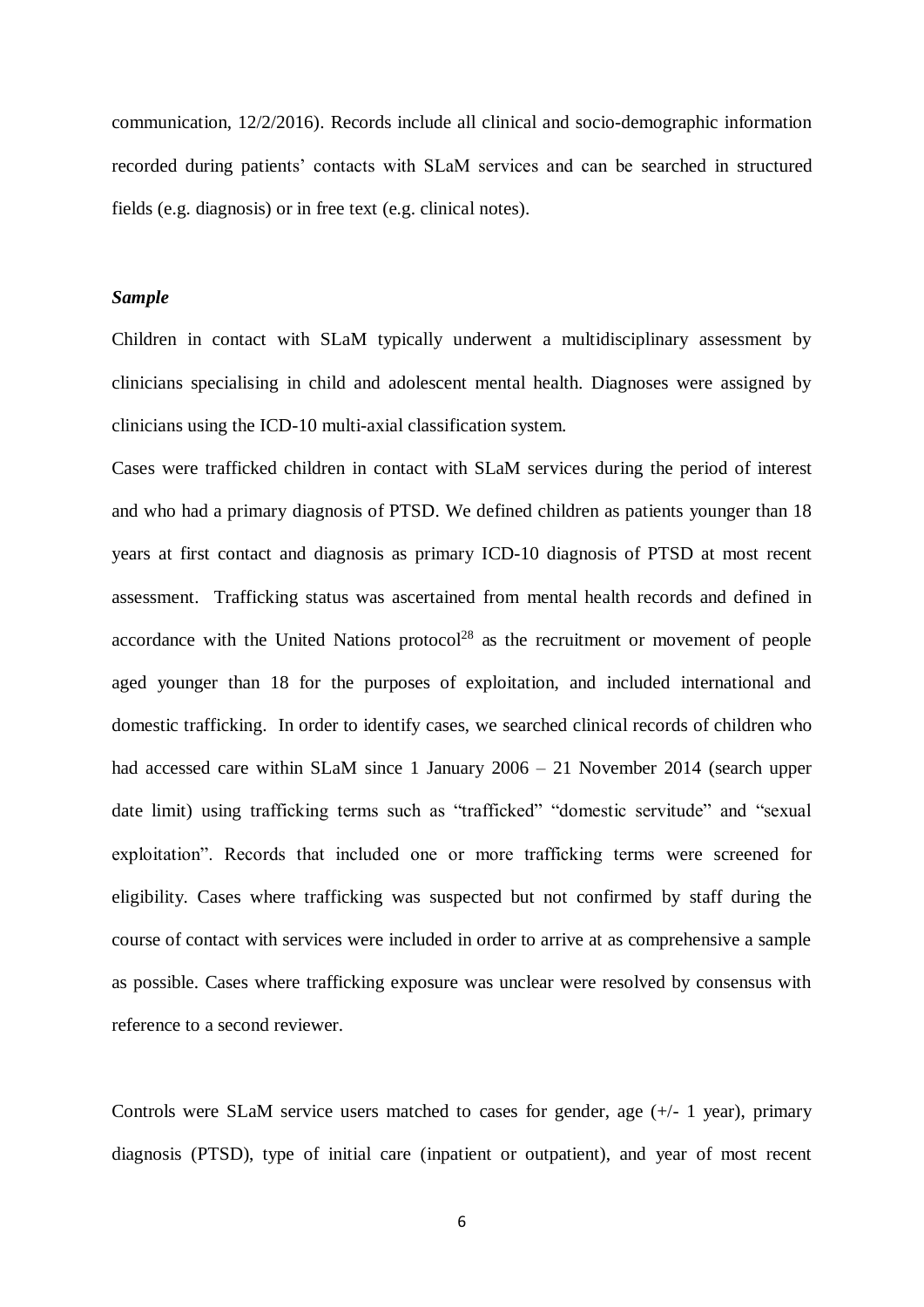service contact. The matched cohort was selected using a computer-generated random sample from all potential controls that met the matching criteria for each case, aiming for a case control ratio of 1:4.

# *Measures*

Sociodemographic, clinical and service use data, and details about the trafficking characteristics were extracted from structured fields (e.g. dates, diagnosis) and by targeted keyword searches of free-text clinical notes and correspondence (reported more fully elsewhere<sup>29</sup>). Trauma history was collected from referral letters and via self- and caregiver report as noted in free text clinical notes, and coded as a variable with three levels (trafficking, non-trafficking single trauma exposure and non-trafficking multiple trauma exposure). Traumas which were coded as non-trafficking single trauma exposure included road traffic accident; single sexual assault; and witnessing the traumatic death of a loved one. Examples of traumas which were coded as non-trafficking multiple trauma exposure included repeated sexual abuse; torture; and repeated exposure to domestic violence. If a child's notes indicated a single index event to which they developed PTSD symptoms but their records indicated a prior history of abuse, they were included in the multiple trauma category.

As no validated tool to assess Complex PTSD symptoms in children has been published, we developed a coding framework to code symptoms of Complex PTSD documented within clinical records. This coding framework was then applied systematically to all clinical records and used to code if symptoms were either recorded as present or not recorded/were recorded as absent. The coding framework was based on the original six symptom clusters proposed by Herman<sup>20</sup> and was based on the  $SIDES<sup>30</sup>$ , the only validated instrument used to measure Complex PTSD symptoms in adults. The SIDES is a 45 item structured interview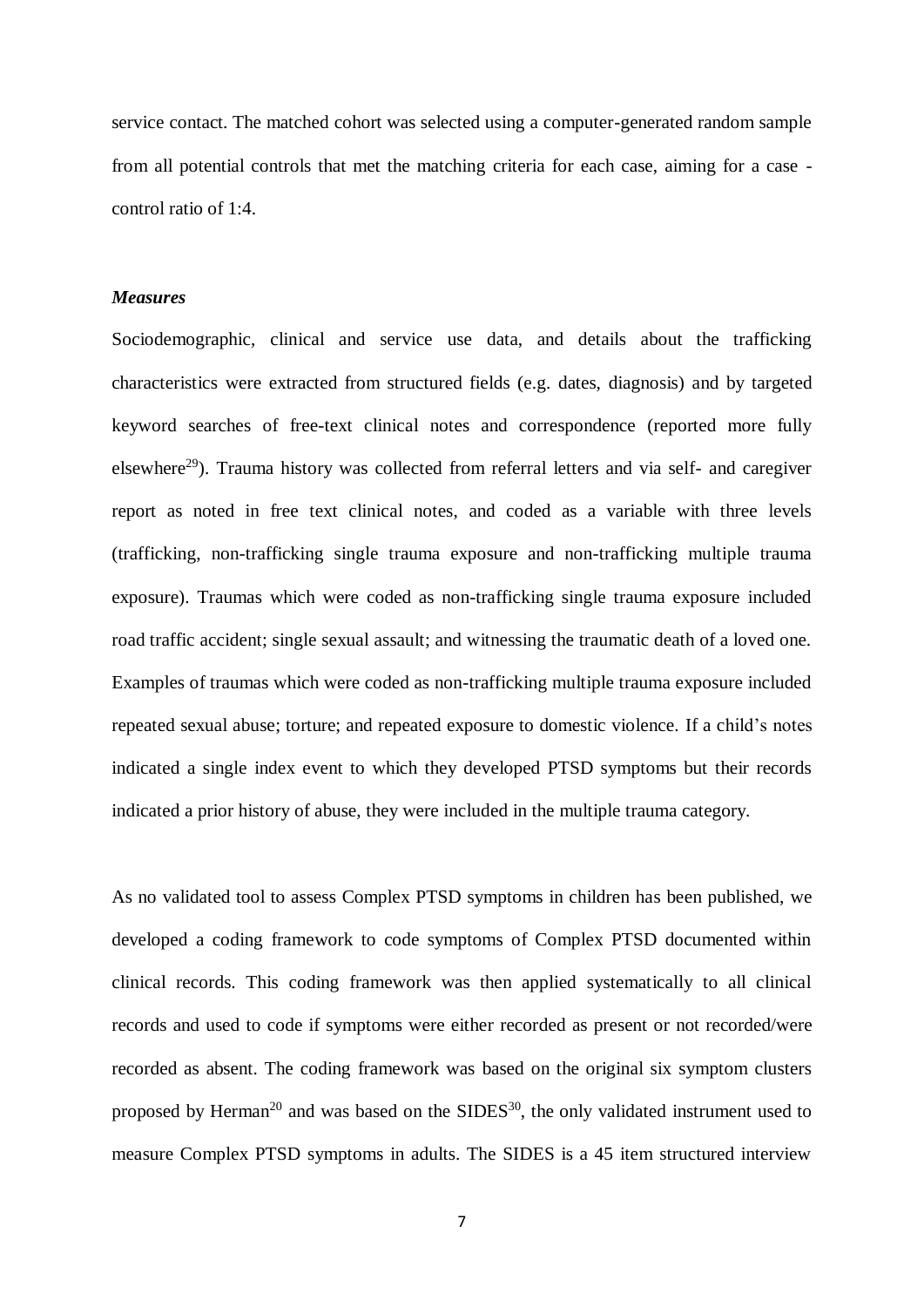which measures the 24 additional symptoms proposed to characterise Complex PTSD. These are grouped into six symptom clusters: alterations in affect regulation, alterations in consciousness, alterations in self-perception, alterations in relations, somatisation, and alterations in meaning. Sample items evidencing symptoms in each domain were drawn from empirically validated and developmentally appropriate instruments, including the Adolescent Dissociative Experiences Scale-II (A-DES)<sup>31</sup>, the Difficulties in Emotion Regulation Scale (DERS)<sup>32</sup> and the McLean Screening Instrument for Borderline Personality Disorder<sup>33</sup>. The coding framework was reviewed by two experts in the field of child traumatic stress (A. Danese, personal communication, 6 February 2015; P. Smith, personal communication, 13 March, 2015).

Data about symptoms of Complex PTSD were collected from free text clinical notes and correspondence, which included assessment reports, discharge letters, referrals to specialist or adult services, and medico-legal reports. Analogous to the SIDES algorithm, Complex PTSD was defined as presence of symptoms in all six domains proposed by Herman (1992). A secondary analysis was conducted based on the proposed ICD-11 criteria of having symptoms in each one of the three domains of affective dysregulation, negative self-concept and interpersonal problems in addition to symptoms in the 3 core PTSD symptom clusters. Due to the prolonged nature of some children's involvement with mental health services, children were only coded as having Complex PTSD if the various symptoms counting towards the diagnosis were present concurrently or within six months of each other.

## *Statistical analysis*

Linear regression models were fitted to compare the number of Complex PTSD symptoms in trafficked and non-trafficked children with a history of single or multiple trauma. A random intercept was used for the match identifier representing clusters of matched individuals to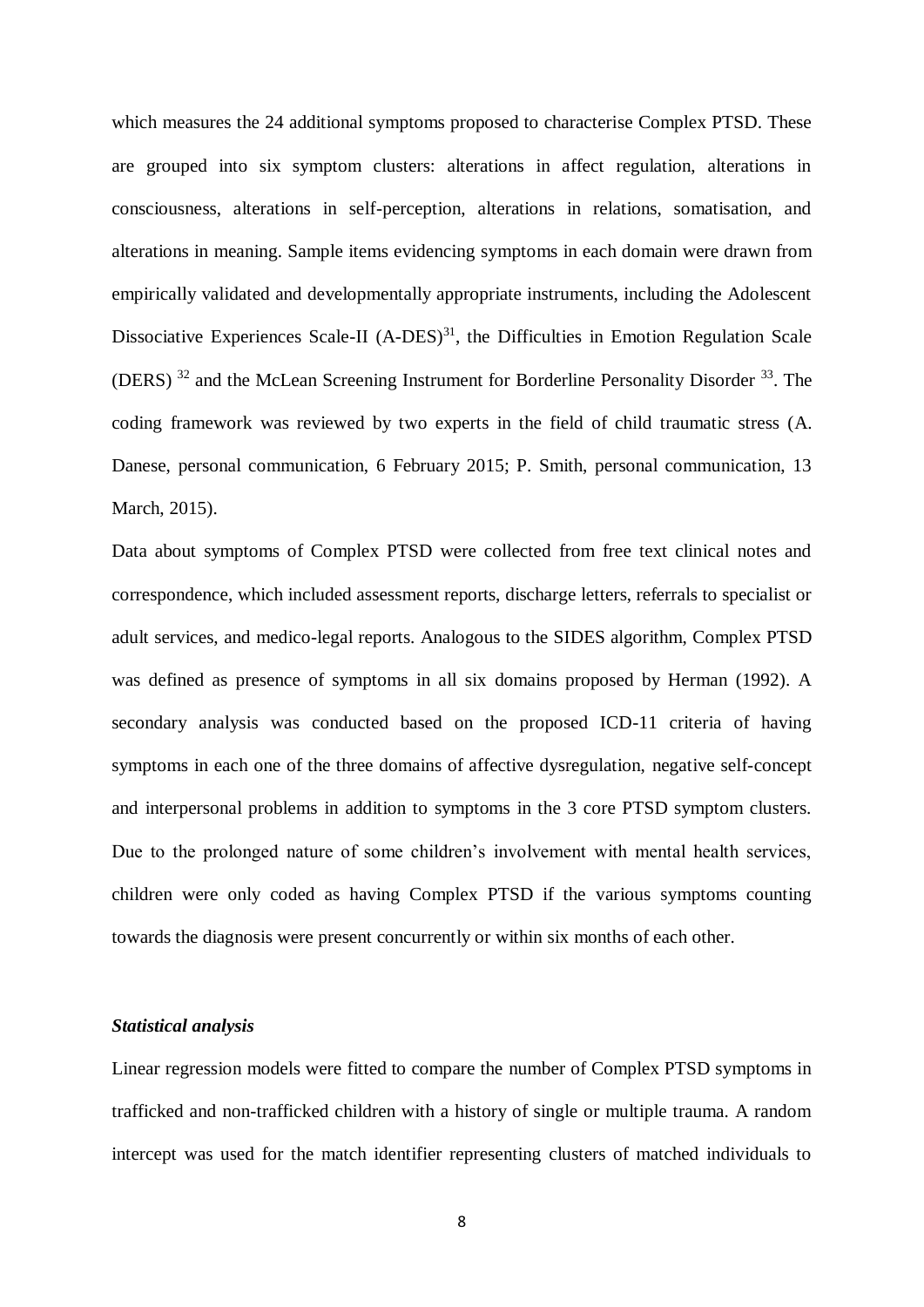account for possible non-independence of matched individuals. Prior contact with secondary mental health services, history of psychiatric admission, history of childhood abuse, substance misuse problems, and total duration of contact with SLaM were investigated as potential confounders and found to be correlated with outcomes of interest. Analyses were therefore adjusted for these covariates, and they were entered simultaneously into the regression model. All statistical analyses were conducted in Stata version  $12^{34}$ .

## *Ethics*

Ethical approval was granted by an independent Research Ethics Committee (Oxfordshire C, reference 08/H0606/71). The CRIS Oversight Committee granted approval for this study  $(11/025)$ .

# **Results**

Fifty-one trafficked children were identified. Most (N=40, 78%) were female and 53% fell in the 16-17 age range (mean 14.0±3.1years, range 5-17). Children were most commonly trafficked for sexual exploitation  $(N=21, 41\%)$  and domestic servitude  $(N=13, 25\%)$ , as well as other forms of labour including restaurant work and laundry (N=4, 8%). Data for type of exploitation was missing for 13 children (25%). Trafficked children came from 21 countries, most commonly Nigeria (N=13, 25%), Albania (N=4, 8%) and the Democratic Republic of Congo ( $N=4$ ,  $8\%$ ). The most frequently recorded clinical diagnoses were PTSD ( $N=11$ ,  $22\%$ ), mood disorders (N=11, 22%) and reaction to severe stress and adjustment disorders (N=7, 14%). Physical violence during trafficking was recorded for 27 children (53%), sexual violence by 25 (49%); having experienced either physical or sexual violence while trafficked was recorded for 38 children (74%).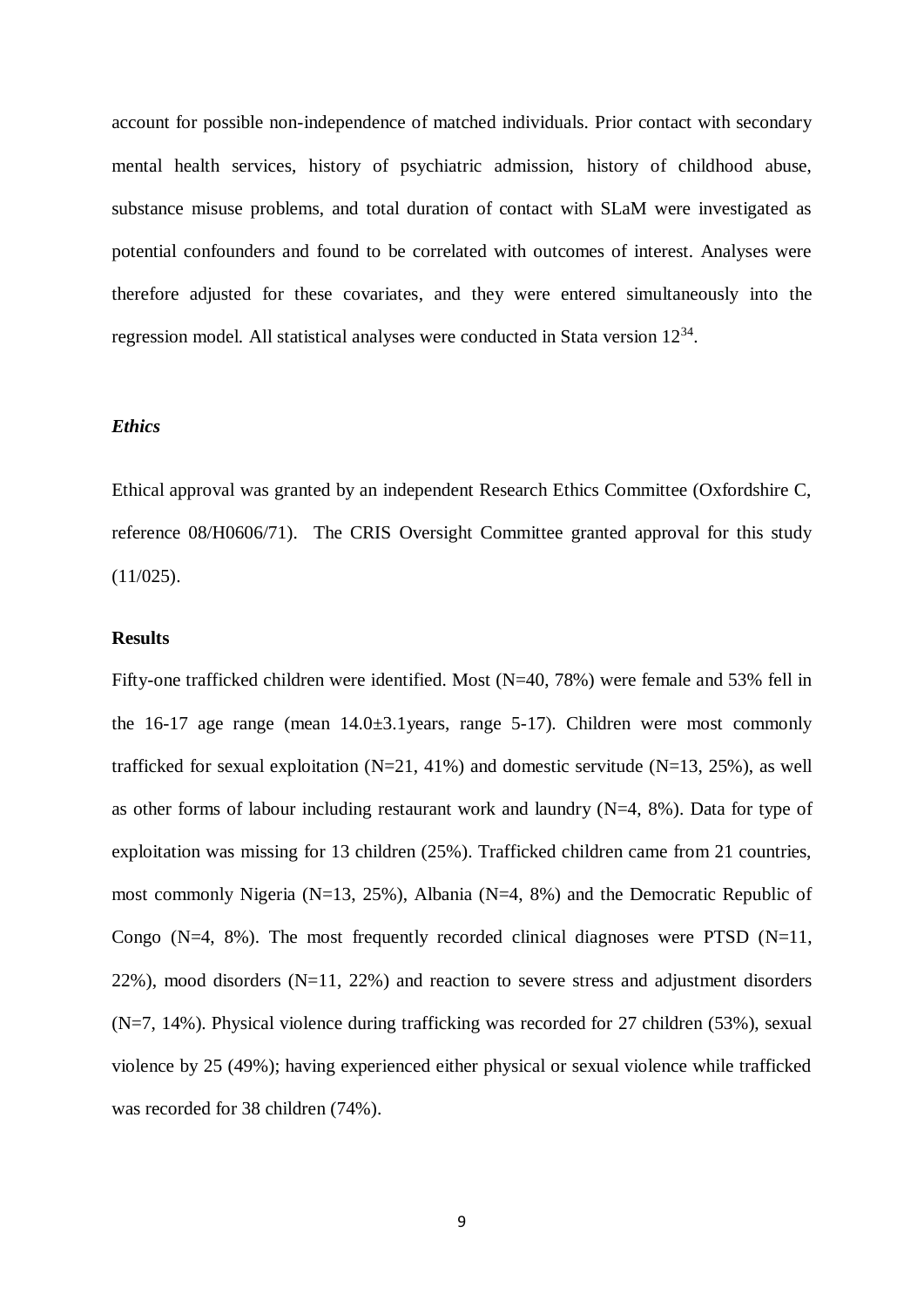The eleven trafficked children (22%) with a diagnosis of PTSD were matched with 30 nontrafficked children. The matching ratio 1:3.7 fell below the target ratio 1:4 because not all children could be matched to four non-trafficked controls. All trafficked children were matched with at least one control.

The final sample (n=41) for the Complex PTSD analysis consisted of 11 trafficked children (27%), 21 non-trafficked controls exposed to multiple trauma (51%), and 9 non-trafficked controls exposed to a single trauma (22%). Thirty of the children (73%) were girls, and the mean age of the same was 15 years (SD=1.9 years). Trauma characteristics of the sample are presented in Table 2.

The frequency of endorsing symptoms in each of the six domains of Complex  $PTSD<sup>20</sup>$  is presented in Table 3. The most frequently endorsed symptom cluster was alterations in affect regulation, with 33 of the 41 children in the sample (80%) endorsing symptoms in this domain. Alterations in consciousness and somatisation were the least frequently endorsed domains, but were still present among 11 (27%) and 10 (24%) children, respectively. There was insufficient power to test for group differences in prevalence at the Complex PTSD symptom cluster level.

As shown in Table 4, the mean number of Complex PTSD symptoms endorsed were 3.5  $(SD=1.6)$  by the trafficked children, 2.7  $(SD=1.4)$  in the non-trafficked multiple trauma exposure group, and 1.6 (SD=1.0) in the non-trafficked single trauma exposure group. Of the 41 children, only one child (a trafficked child) met full criteria for Complex PTSD as evidenced by the manifestation of symptoms in all 6 clusters. Four children (10%) had symptoms in 5 clusters, 6 (15%) symptoms in 4 clusters, and 11 (27%) symptoms in 3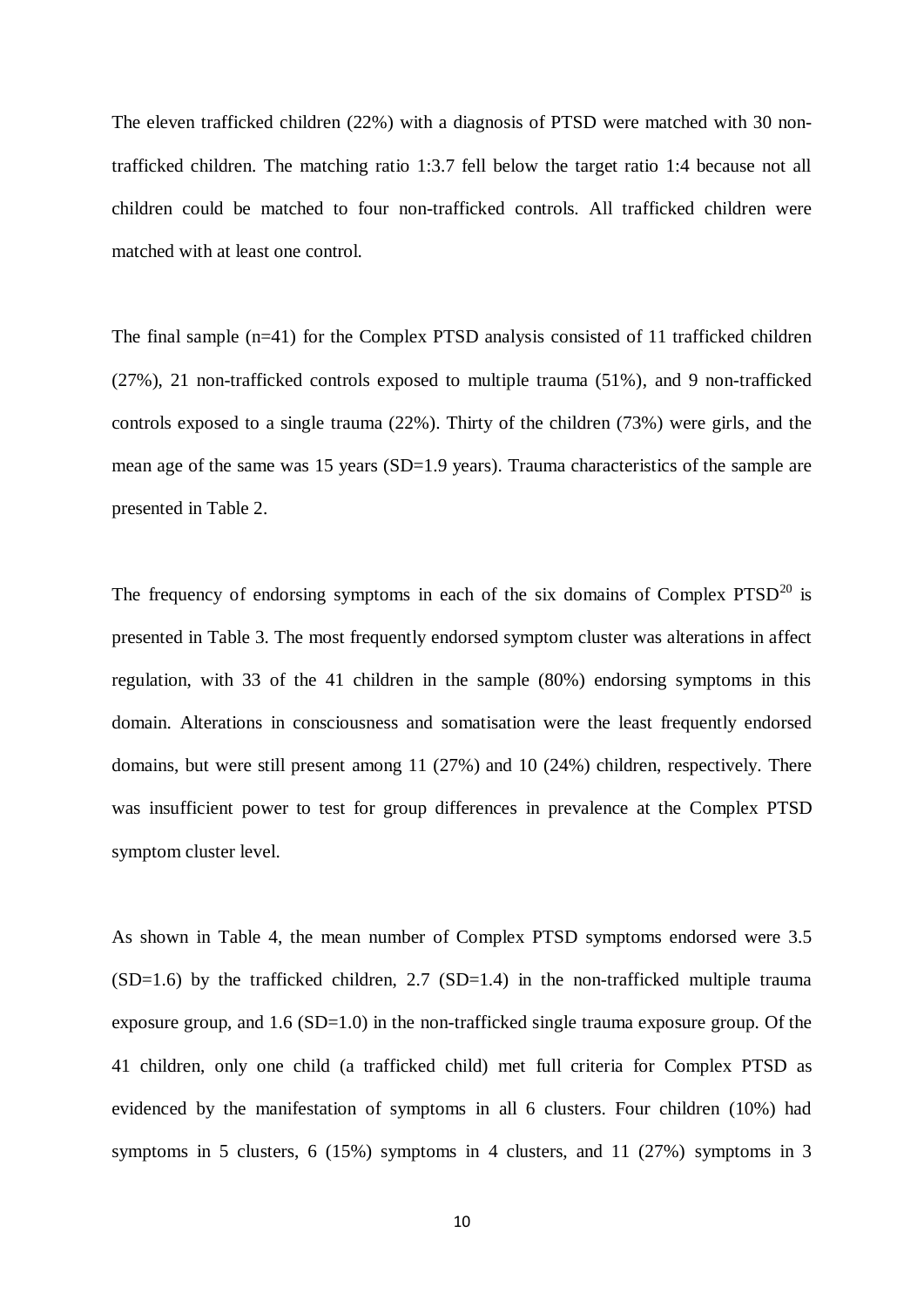clusters (not shown in table). Eleven children (27%) had Complex PTSD based on the proposed ICD-11 criteria (i.e. having at least one symptom in each of the categories of disturbance in affect regulation, self-perception and interpersonal relationships). Four of these children were in the trafficked group, six were in the multiple trauma exposure group, and one was in the single trauma exposure group.

Our findings suggest some evidence for differences in the mean number of Complex PTSD domains between our three trauma groups,  $\chi^2$  (2, 41) = 9.38, <p=0.01 (see Table 4 for means). Compared to non-trafficked children with exposure to a single trauma, trafficked children were more likely to endorse more domains of Complex PTSD  $z=3.06$ ,  $p=0.002$  (see Table 4 for means). Non-trafficked children exposed to multiple trauma were also more likely to endorse more symptoms of Complex PTSD as compared to non-trafficked children exposed to a single trauma,  $z=1.94$ ,  $p=0.05$  (Table 5). However, we did not find evidence for similar differences between trafficked children and non-trafficked children that were exposed to multiple traumas  $z=1.58$ ,  $p=0.11$ .

#### **Discussion**

To our knowledge, this is the first study to test theory-driven hypotheses about Complex PTSD in children by comparing trafficked children's posttraumatic reactions to a control group of children exposed single incident or multiple trauma. Using de-identified electronic medical records from a large mental health trust, we were able to sample a hard-to-reach population and introduce important findings in the emerging field of mental health in the context of human trafficking.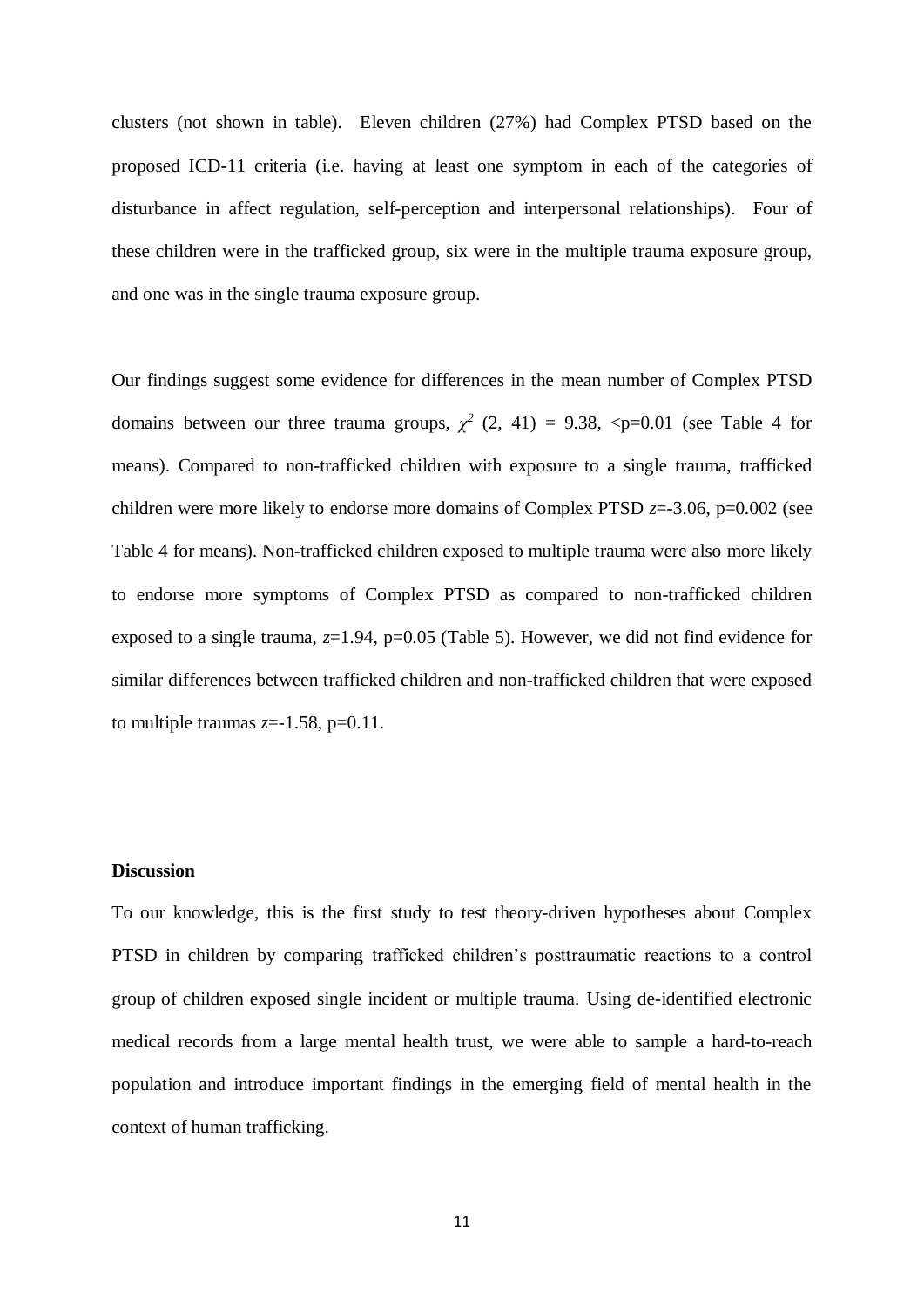Our findings on the prevalence of PTSD in trafficked children are consistent with the small number of child trafficking studies conducted to date<sup>2,4</sup>. Our research adds to this literature by providing a symptom-level description of the posttraumatic reaction in trafficked children, describing for the first time how Complex PTSD is experienced in this group. These findings indicate the need for comprehensive psychological screening and care to alleviate trafficked children's emotional difficulties. Interventions for trafficked children should follow evidencebased protocols that take into account children's substantial history of abuse, separation from caregivers and displacement. Established models of working with young refugees, survivors of childhood sexual abuse and looked-after children may prove particularly useful in this regard. However, trafficked children may experience additional stressors, including insecure legal status and insecure accommodation, which pose additional challenges in meeting their mental health needs.<sup>37</sup>

Our analysis provides broad support for the presence of Complex PTSD in child survivors of multiple and prolonged trauma. Consistent with theory<sup>17,19</sup>, children and adolescents with multiple, enduring or repeated trauma were found to have more symptoms of complex posttraumatic stress than children exposed to a single index traumatic event. As hypothesised, no significant differences in Complex PTSD symptoms were found between the trafficked children and matched controls who were also exposed to multiple traumas, for example survivors of childhood sexual abuse, torture, and domestic violence.

The most frequently recorded Complex PTSD symptom cluster was alterations in emotional regulation, which was noted in 82% of the trafficked children and 86% of the controls exposed to multiple trauma. Notably, symptoms of emotional dysregulation were also present in 67% of the controls exposed to single trauma. A large proportion of trafficked children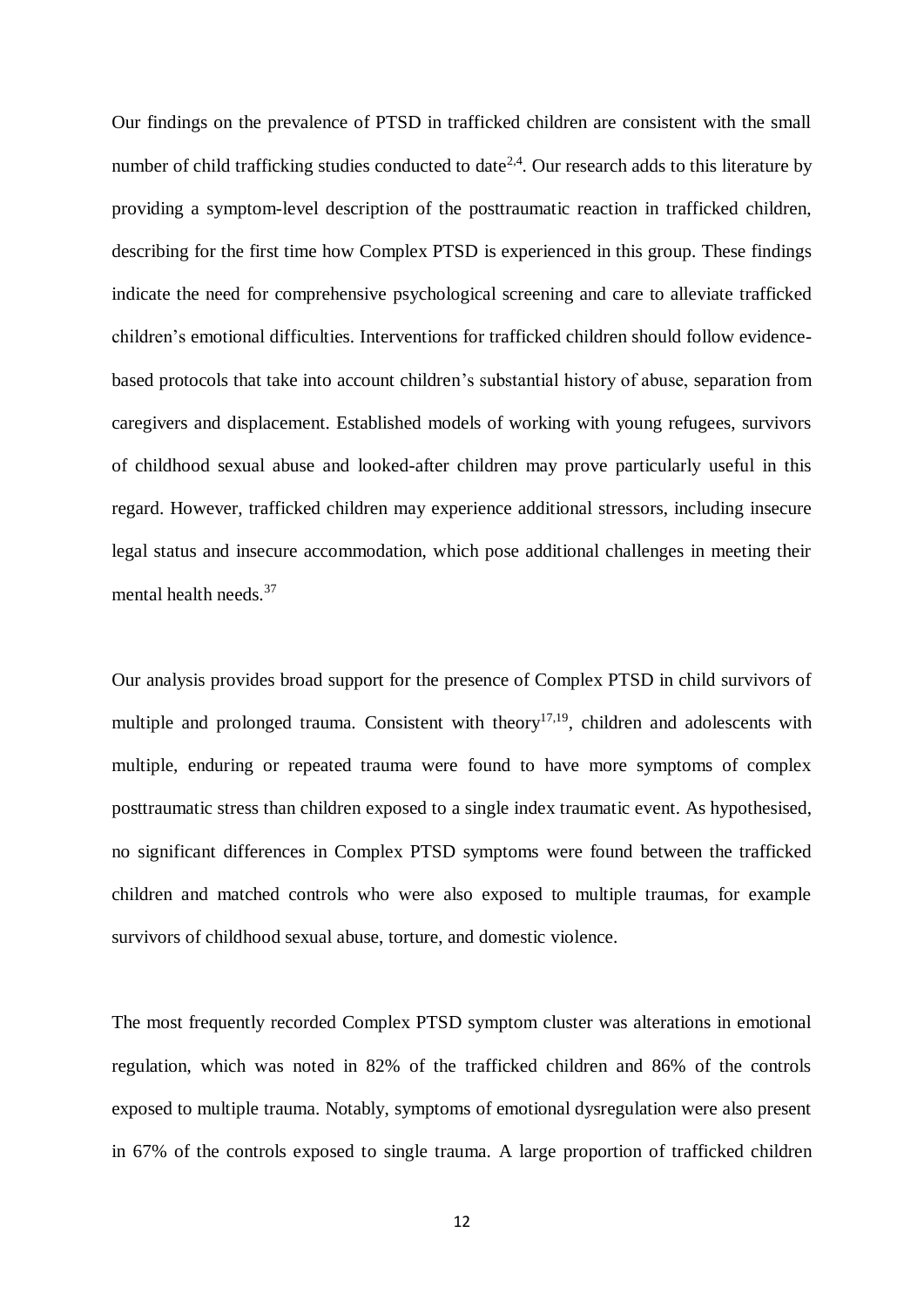reported somatic symptoms, which is consistent with the literature on the health of trafficked people which indicates high prevalence of headaches, back pain, and stomach aches<sup>7</sup>.

Our finding that a high proportion of trafficked children present with Complex PTSD symptoms is in keeping with a study of Complex PTSD in adult survivors of human trafficking and other human rights abuses, which used the SIDES to demonstrate the extensive presence of current and lifetime Complex PTSD symptomatology<sup>36</sup>. Supplemental information from the authors indicates that 20% of the human trafficking group in their sample met criteria for current presence of Complex PTSD, and the presence of Complex PTSD symptoms across all six domains was high $36$ . As in the present study, the authors found no significant differences between groups when comparing survivors of trafficking with survivors of other forms of multiple trauma, in their case domestic violence victims and survivors of torture.

Our study was subject to a number of limitations. The use of a psychiatric case register meant that much of the information relevant to the study questions had not been gathered or recorded in a systematic way, and it was not possible to collect additional data through interviews. In spite of using a comprehensive list of trafficking search terms, it is likely that this method did not identify all trafficked children in contact with SLaM services during the study period. This is both due to staff not always becoming aware of a child's trafficking status, and also, in instances where they were aware, not necessarily using 'trafficking' or other key words when referring to the child's exploitation whilst recording this in their clinical records. To date, no instruments to assess Complex PTSD presentations in children have been published<sup>25,38</sup>. The study therefore used an idiosyncratic coding framework to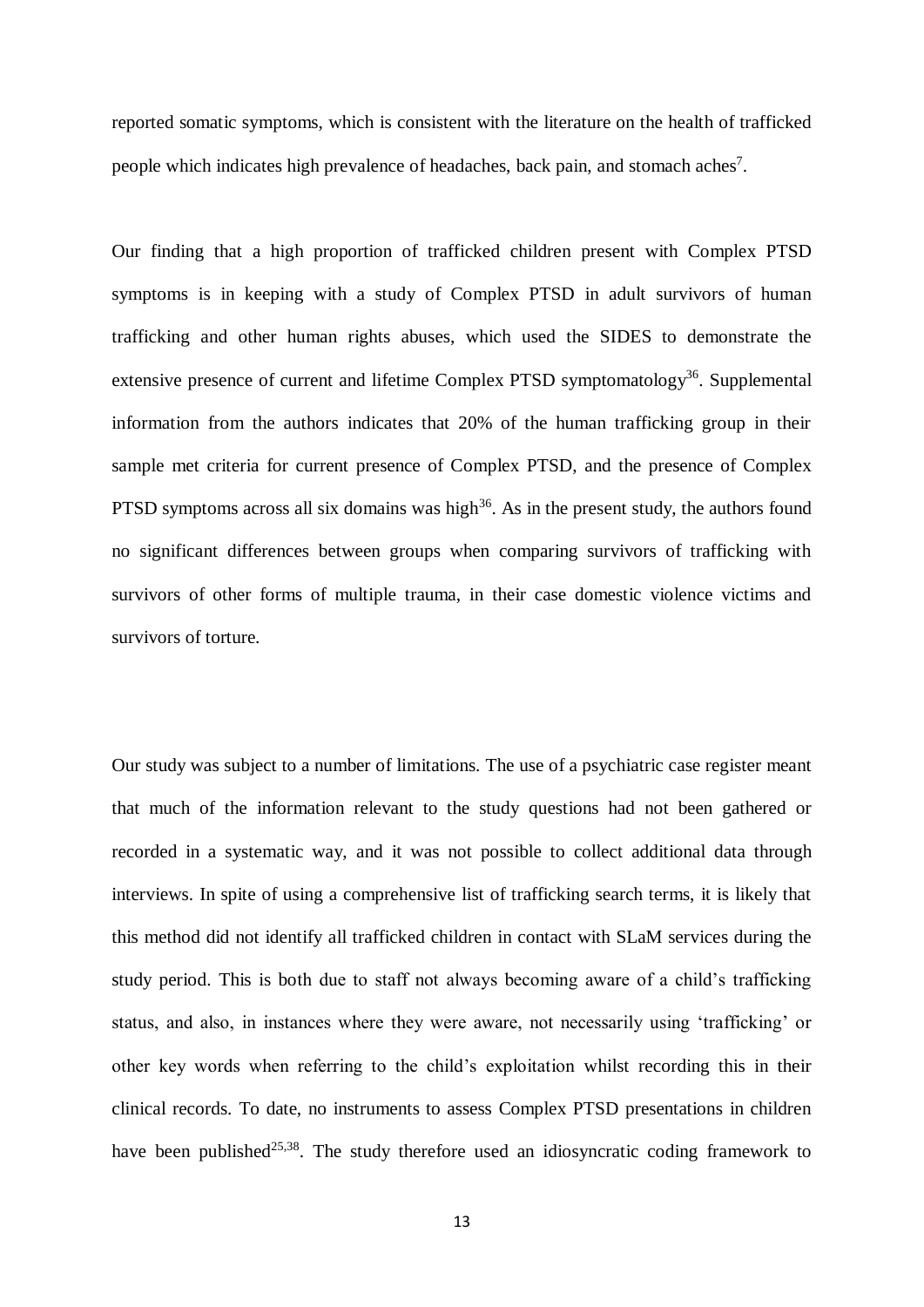capture symptoms of Complex PTSD, and the reliability and validity of this tool has not been formally assessed. In addition, as the Complex PTSD diagnosis currently does not exist, clinicians did not systematically enquire about and record some of the symptoms of interest. This likely had the effect of underestimating the true prevalence of Complex PTSD symptoms in the sample. We attempted to control for this limitation by applying the coding framework in a consistent and standardised way and resolved cases where it was unclear if a child met criteria for a particular symptom by reference to a second clinician. The study should be replicated in a larger cohort of children exposed to single and multiple trauma using clinical interview to elicit symptoms. Finally, the study employed a clinical sample of children in contact with secondary mental health services, and further research is needed to see how our findings would generalise to other groups.

Despite potential limitations, our findings on the high prevalence of complex posttraumatic stress reactions in child survivors of multiple and prolonged trauma indicate the need for comprehensive psychological assessment of symptoms, which may extend beyond the current clinical descriptions of PTSD. There is also a matching need to investigate the most effective therapies for this vulnerable group.

#### **Conclusion**

Child trafficking and other forms of multiple and/or prolonged trauma are associated with more complex posttraumatic presentations, evidenced most notably by additional symptoms of affect dysregulation, alterations in self-concept, and relational difficulties. Such symptoms should be assessed at intake and incorporated into treatment plans. Evidence is urgently needed on the comparative effectiveness of interventions with children with complex posttraumatic reactions in order to best meet the needs of this highly vulnerable group.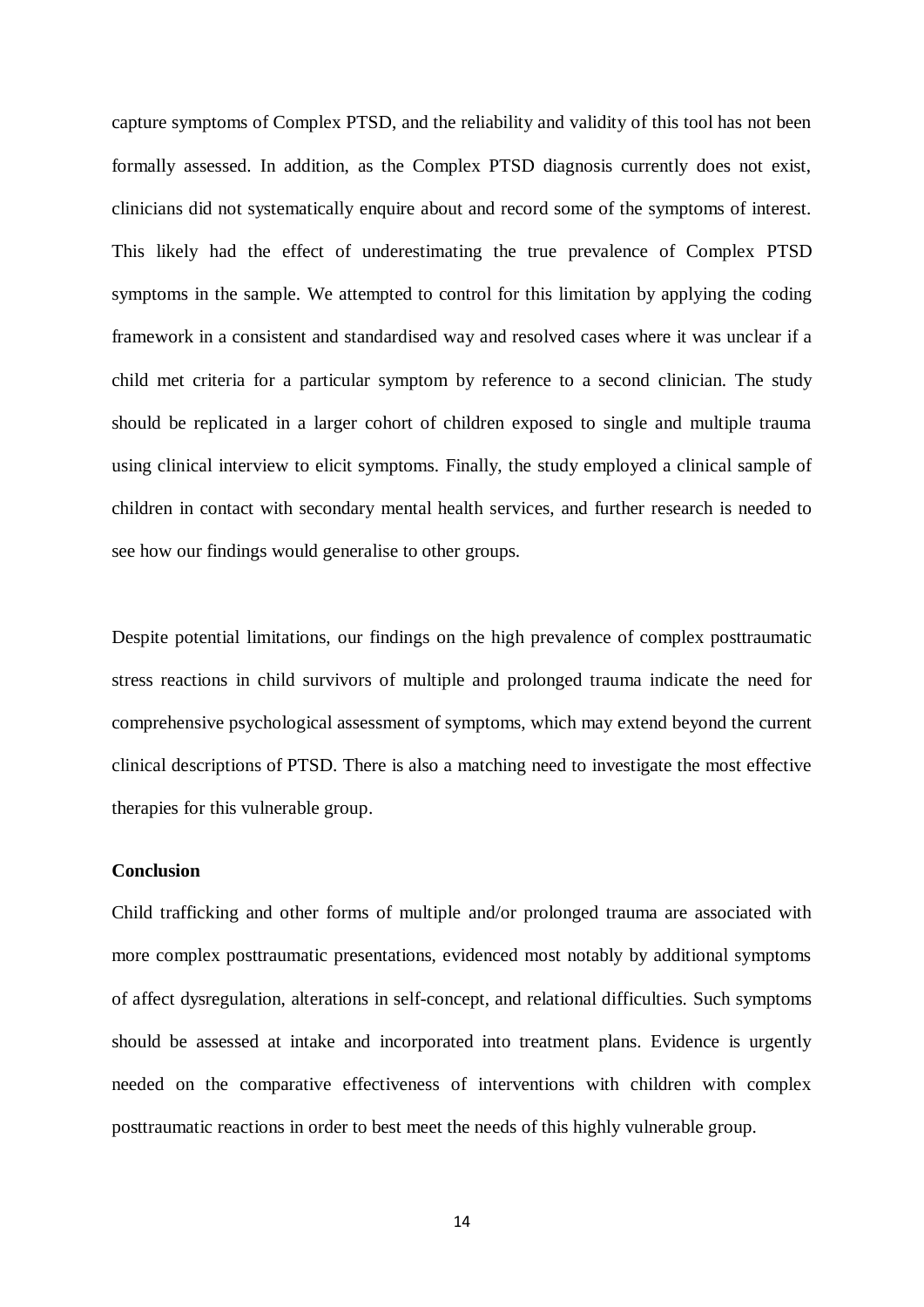# **References**

- 1. International Labour Organisation. *Global Estimate of Forced Labour: Results and Methodology.* Geneva, Switzerland2012.
- 2. Kiss L, Yun K, Pocock N, Zimmerman C. Exploitation, violence, and suicide risk among child and adolescent survivors of human trafficking in the Greater Mekong Subregion. *JAMA pediatrics.* 2015;169(9):e152278-e152278.
- 3. Varma S, Gillespie S, McCracken C, Greenbaum VJ. Characteristics of child commercial sexual exploitation and sex trafficking victims presenting for medical care in the United States. *Child abuse & neglect.* 2015.
- 4. Oram S, Khondoker M, Abas M, Broadbent M, Howard LM. Characteristics of trafficked adults and children with severe mental illness: a historical cohort study. *The Lancet Psychiatry.* 2015.
- 5. United Nations Office on Drugs and Crime. *Global Report on Trafficking in Persons 2014.*  Vienna: United Nations;2014.
- 6. Oram S, Stöckl H, Busza J, Howard LM, Zimmerman C. Prevalence and risk of violence and the physical, mental, and sexual health problems associated with human trafficking: systematic review. *PLoS Med.* 2012;9(5):e1001224.
- 7. Ottisova L, Hemmings S, Howard L, Zimmerman C, Oram S. Prevalence and risk of violence and the mental, physical and sexual health problems associated with human trafficking: an updated systematic review. *Epidemiology and psychiatric sciences.* 2016:1.
- 8. Osório C, Probert T, Jones E, Young AH, Robbins I. Adapting to stress: understanding the neurobiology of resilience. *Behavioral Medicine.* 2016:1-16.
- 9. Trickey D, Siddaway AP, Meiser-Stedman R, Serpell L, Field AP. A meta-analysis of risk factors for post-traumatic stress disorder in children and adolescents. *Clinical psychology review.*  2012;32(2):122-138.
- 10. Maniglio R. The impact of child sexual abuse on health: A systematic review of reviews. *Clinical psychology review.* 2009;29(7):647-657.
- 11. Norman RE, Byambaa M, De R, Butchart A, Scott J, Vos T. The long-term health consequences of child physical abuse, emotional abuse, and neglect: a systematic review and meta-analysis. *PLoS Med.* 2012;9(11):e1001349.
- 12. Kilpatrick DG, Resnick HS, Milanak ME, Miller MW, Keyes KM, Friedman MJ. National estimates of exposure to traumatic events and PTSD prevalence using DSM-IV and DSM-5 criteria. *Journal of Traumatic Stress.* 2013;26(5):537-547.
- 13. Steel Z, Chey T, Silove D, Marnane C, Bryant RA, Van Ommeren M. Association of torture and other potentially traumatic events with mental health outcomes among populations exposed to mass conflict and displacement: a systematic review and meta-analysis. *Jama.*  2009;302(5):537-549.
- 14. Ford JD, Elhai JD, Connor DF, Frueh BC. Poly-victimization and risk of posttraumatic, depressive, and substance use disorders and involvement in delinquency in a national sample of adolescents. *Journal of Adolescent Health.* 2010;46(6):545-552.
- 15. Smith P, Perrin S, Yule W, Hacam B, Stuvland R. War exposure among children from Bosnia-Hercegovina: Psychological adjustment in a community sample. *Journal of traumatic stress.*  2002;15(2):147-156.
- 16. Alisic E, Zalta AK, Van Wesel F, et al. Rates of post-traumatic stress disorder in traumaexposed children and adolescents: meta-analysis. *The British Journal of Psychiatry.*  2014;204(5):335-340.
- 17. Cloitre M, Stolbach BC, Herman JL, et al. A developmental approach to complex PTSD: Childhood and adult cumulative trauma as predictors of symptom complexity. *Journal of traumatic stress.* 2009;22(5):399-408.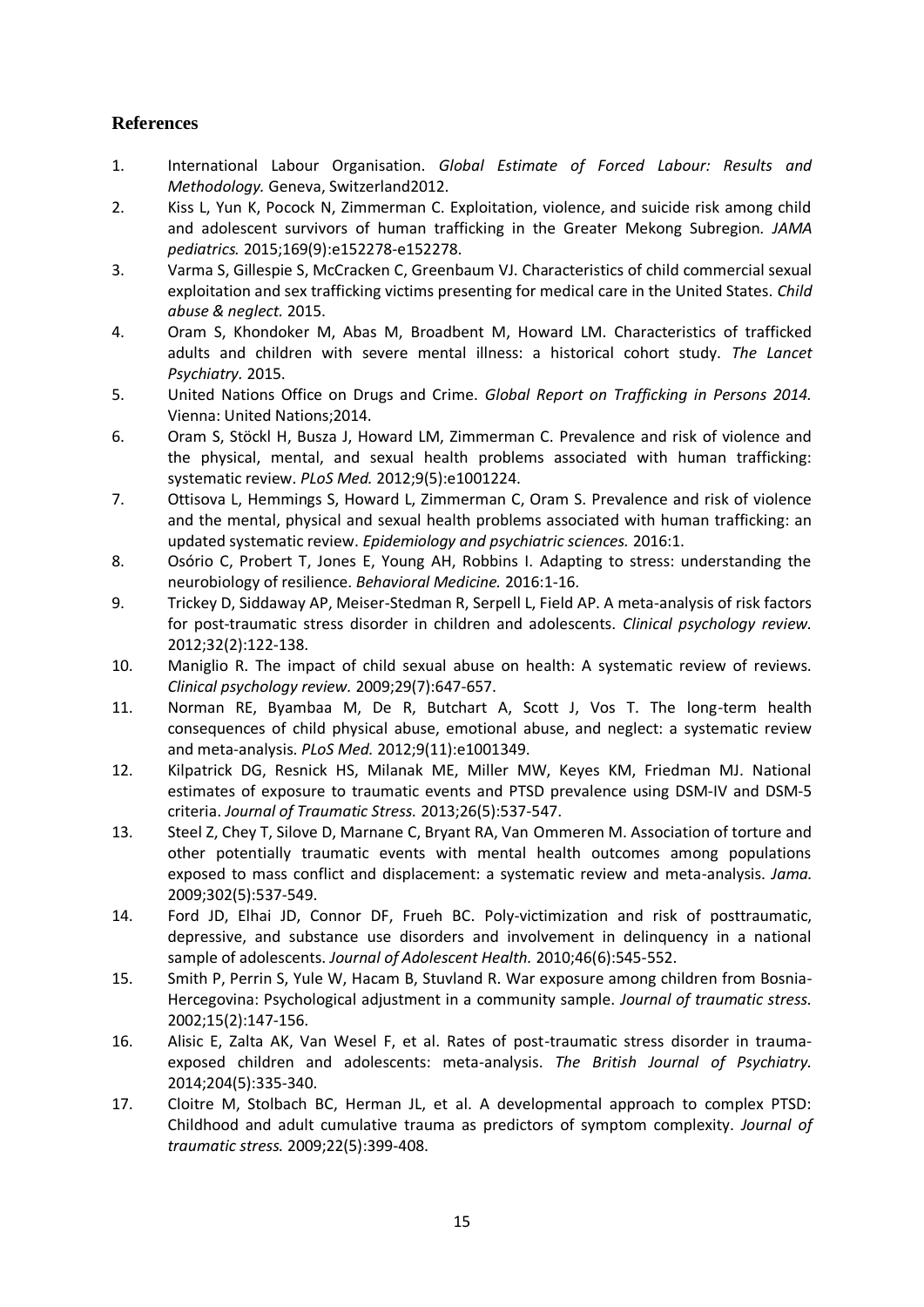- 18. Cloitre M, Garvert DW, Brewin CR, Bryant RA, Maercker A. Evidence for proposed ICD-11 PTSD and complex PTSD: A latent profile analysis. *European journal of psychotraumatology.*  2013;4.
- 19. Herman J. *Trauma and recovery.* Basic books; 1997.
- 20. Herman J. Complex PTSD: A syndrome in survivors of prolonged and repeated trauma. *Journal of traumatic stress.* 1992;5(3):377-391.
- 21. Resick PA, Bovin MJ, Calloway AL, et al. A critical evaluation of the complex PTSD literature: Implications for DSM‐5. *Journal of traumatic stress.* 2012;25(3):241-251.
- 22. Maercker A, Brewin CR, Bryant RA, et al. Diagnosis and classification of disorders specifically associated with stress: proposals for ICD‐11. *World Psychiatry.* 2013;12(3):198-206.
- 23. Wolf EJ, Miller MW, Kilpatrick D, et al. ICD–11 Complex PTSD in US National and Veteran Samples Prevalence and Structural Associations With PTSD. *Clinical Psychological Science.*  2015;3(2):215-229.
- 24. Silove D, Tay AK, Kareth M, Rees S. The Relationship of Complex Post-traumatic Stress Disorder and Post-traumatic Stress Disorder in a Culturally Distinct, Conflict-Affected Population: A Study among West Papuan Refugees Displaced to Papua New Guinea. *Frontiers in Psychiatry.* 2017;8:73.
- 25. Sachser C, Keller F, Goldbeck L. Complex PTSD as proposed for ICD-11: validation of a new disorder in children and adolescents and their response to Trauma‐Focused Cognitive Behavioral Therapy. *Journal of Child Psychology and Psychiatry.* 2017;58(2):160-168.
- 26. Courtois CA. Complex trauma, complex reactions: Assessment and treatment. 2008.
- 27. Stewart R, Soremekun M, Perera G, et al. The South London and Maudsley NHS foundation trust biomedical research centre (SLAM BRC) case register: development and descriptive data. *BMC psychiatry.* 2009;9(1):51.
- 28. United Nations. *Optional Protocol to Prevent, Suppress and Punish Trafficking in Persons, Especially Women and Children, Supplementing the United Nations Convention Against Transnational Organized Crime, G.A. Res. 55/25(2000).* 2000.
- 29. Ottisova L, Smith P, Shetty H, Stahl D, Downs J, Oram S. Psychological consequences of child trafficking: an historical cohort study of young survivors in contact with secondary mental health services. *PLOS One.* In press.
- 30. Zlotnick C, Pearlstein T. Validation of the structured interview for disorders of extreme stress. *Comprehensive psychiatry.* 1997;38(4):243-247.
- 31. Armstrong JG, Putnam FW, Carlson EB, Libero DZ, Smith SR. Development and validation of a measure of adolescent dissociation: The Adolescent Dissociative Experiences Scale. *The Journal of nervous and mental disease.* 1997;185(8):491-497.
- 32. Gratz KL, Roemer L. Multidimensional assessment of emotion regulation and dysregulation: Development, factor structure, and initial validation of the difficulties in emotion regulation scale. *Journal of psychopathology and behavioral assessment.* 2004;26(1):41-54.
- 33. Zanarini MC, Vujanovic AA, Parachini EA, Boulanger JL, Frankenburg FR, Hennen J. A screening measure for BPD: The McLean screening instrument for borderline personality disorder (MSI-BPD). *Journal of personality disorders.* 2003;17(6):568-573.
- 34. StataCorp. Stata Statistical Software: Release 12. In. College Station, TX: StataCorp LP; 2011.
- 35. Bryant RA. Simplifying complex PTSD: Comment on Resick et al.(2012). *Journal of traumatic stress.* 2012;25(3):252-253.
- 36. Kissane M, Szymanski L, Upthegrove R, Katona C. Complex posttraumatic stress disorder in traumatised asylum seekers: a pilot study. *The European Journal of Psychiatry.*  2014;28(3):137-144.
- 37. Domoney J, Howard LM, Abas M, Broadbent M, Oram S. Mental health service responses to human trafficking: a qualitative study of professionals' experiences of providing care. *BMC psychiatry.* 2015;15(1):1.